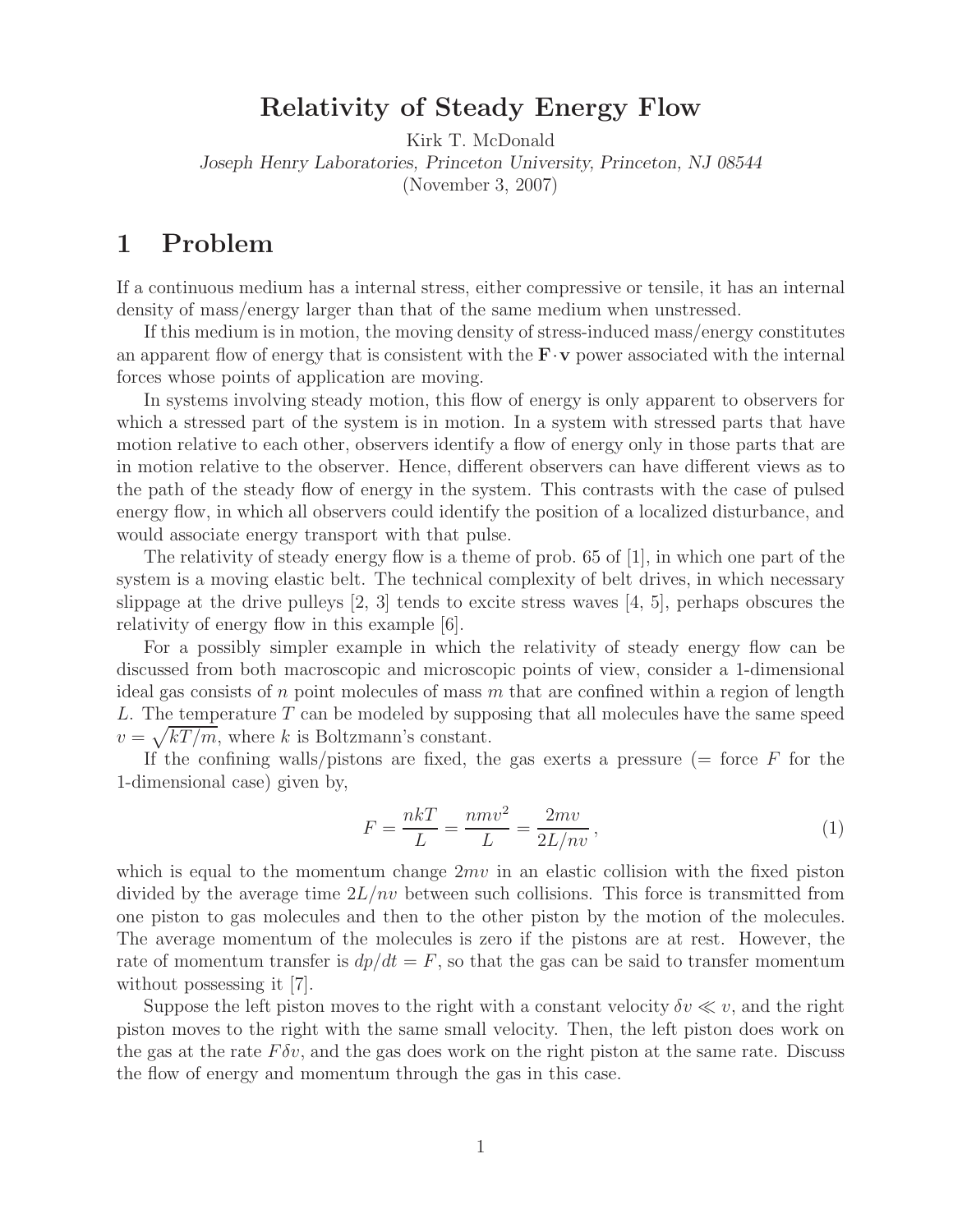# **2 Solution**

*For two other examples the illustrate relativistic issues of steady energy flow, see [8, 9].*

If the pistons have speed  $\delta v$ , an elastic collision of a molecule with the left (right) piston lead to an increase (decrease) of the speed of the molecule by  $2 \delta v$ . The average speed of the molecules at temperature T is  $v = \sqrt{kT/m}$ , so in our simple model the right-moving molecules have speed  $v + \delta v$  and the left-moving molecules have speed  $v - \delta v$ . Half of the molecules are left-moving and half are right moving at any moment in time, so the total momentum of the gas molecules is,

$$
p_{\text{total}} = \frac{n}{2}m(v + \delta v) - \frac{n}{2}m(v - \delta v) = nm\delta v,\tag{2}
$$

and the (linear) momentum density in the gas is,

$$
\rho_p = \frac{p_{\text{total}}}{L} = \frac{nm\delta v}{L} \,. \tag{3}
$$

Energy is being added to the gas at the left piston at rate  $F \delta v = n m v^2 \delta v / L$ , and this energy is continously being removed at the same rate at the right piston. Hence, the flow of energy through the gas is,

$$
\frac{dE}{dt} = F \,\delta v = \frac{nmv^2 \,\delta v}{L} \,. \tag{4}
$$

We verify this result by calculating the flow of energy past, for example, the point midway between the two pistons. The right-moving molecules have kinetic energy  $m(v + \delta v)^2/2$  and the number of such molecules passing the midpoint per unit time is their linear number density  $n/2L$  times their velocity v (relative to the moving midpoint between the pistons), so the right-moving energy flow is  $(nv/2L)m(v + \delta v)^2/2$ . Thus, the energy flow through the gas is, $<sup>1</sup>$ </sup>

$$
\frac{nv}{2L}\frac{m(v+\delta v)^2}{2} - \frac{nv}{2L}\frac{m(v-\delta v)^2}{2} = \frac{nmv^2\,\delta v}{L} = \frac{dE}{dt}.
$$
\n(5)

An observer who moves to the right with velocity  $\delta v$  sees no motion of the pistons, and so considers that they are doing no work. According to this observer, both the left- and right-moving molecules have speed  $v$ , so the energy flow and the momentum density in the gas are both zero. This suggests that the concept of (steady) energy flow is a relative one, as is the point of prob. 65 of [1]. To illustrate this further, we consider two more detailed examples.

<sup>&</sup>lt;sup>1</sup>We could also consider the total energy flow in the gas, which combines the flow through the gas with the bulk flow of kinetic energy density  $nmv^2/2L$  at velocity  $\delta v$  to give a result  $3/2$  times that of eq. (5).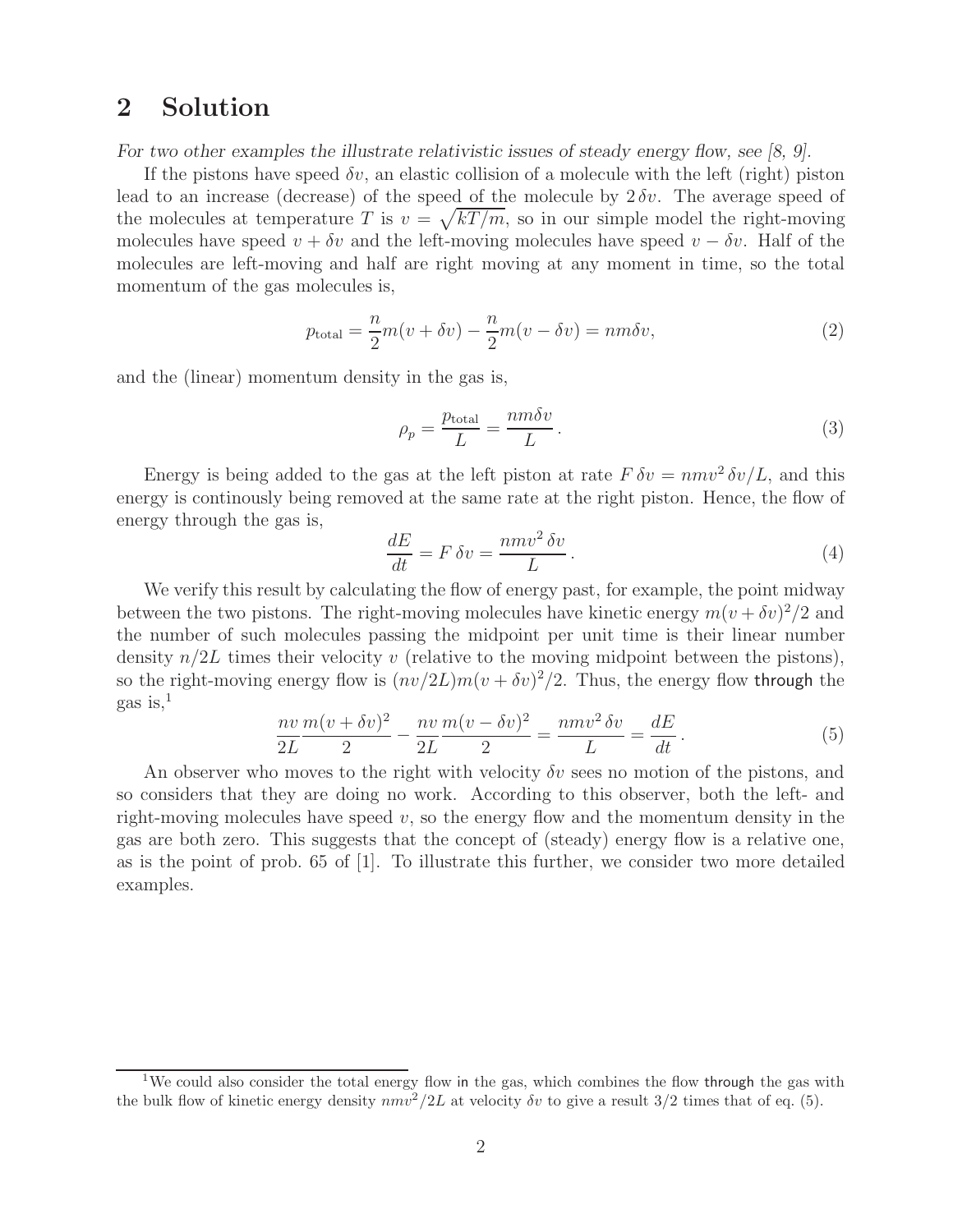### **2.1 The Force on the Pistons is Provided by Rockets**

As an idealized 3-d realization of the present problem suppose the gas is confined inside a long, narrow pipe inside which the two pistons slide without friction, as sketched below. There is no tension or compression in the pipe in this case.



Each piston is equipped with a rocket that emits mass at a rate  $dM/dt$  at speed u relative to the piston, such that the reaction force on the piston is,

$$
F = u \frac{dM}{dt} \,. \tag{6}
$$

We suppose that energy is conserved in the rocket engine, so that the internal energy of each piston decreases at the rate,

$$
\frac{dE_p}{dt} = \frac{u^2}{2} \frac{dM}{dt},\tag{7}
$$

which equals the rate of creation of kinetic energy in the rocket exhaust.

In the rest frame of the pistons, no energy is being transferred from one piston + rocket to the other. The center of mass of the system remains at the midpoint between the pistons in this frame.

But in a frame in which the pistons appear to move to the right with speed  $\delta v$ , the left piston appears to be doing work at the rate  $F \delta v$ , and the right piston has work done on it at the same rate.

The speed of the exhaust of the left rocket appears to be  $u - \delta v$  in this frame, while the speed of the exhaust of the right rocket appears to be  $u + \delta v$ . The rate of creation of kinetic energy by the left rocket is  $dM/dt(u - \delta v)^2/2$ , while the left piston is losing energy at the rate  $dE_p/dt + dM/dt \delta v^2/2$ . Altogether, the rate of change of energy of the left piston + rocket  $+$  exhaust is,

$$
\frac{dE_l}{dt} = \frac{dM}{dt} \left( \frac{(u - \delta v)^2}{2} - \frac{u^2}{2} - \frac{\delta v^2}{2} \right) = -\frac{dM}{dt} u \, \delta v = -F \, \delta v. \tag{8}
$$

Similarly, the rate of change of energy of the right piston  $+$  rocket  $+$  exhaust is,

$$
\frac{dE_r}{dt} = \frac{dM}{dt} \left( \frac{(u + \delta v)^2}{2} - \frac{u^2}{2} - \frac{\delta v^2}{2} \right) = \frac{dM}{dt} u \, \delta v = F \, \delta v. \tag{9}
$$

As noted in eq. (5), the flow of energy in the gas is  $F \delta v$  in a frame where the pistons move with speed  $\delta v$ , so in this frame it appears that energy is being transferred from the left piston + rocket + exhaust through the gas to the right piston + rocket + exhaust.

In this example, energy appears to be transferred only if the gas appears to have bulk motion. If energy appears to be transferred, it is transferred through the gas because of the difference in speed of the left- and right-moving molecules.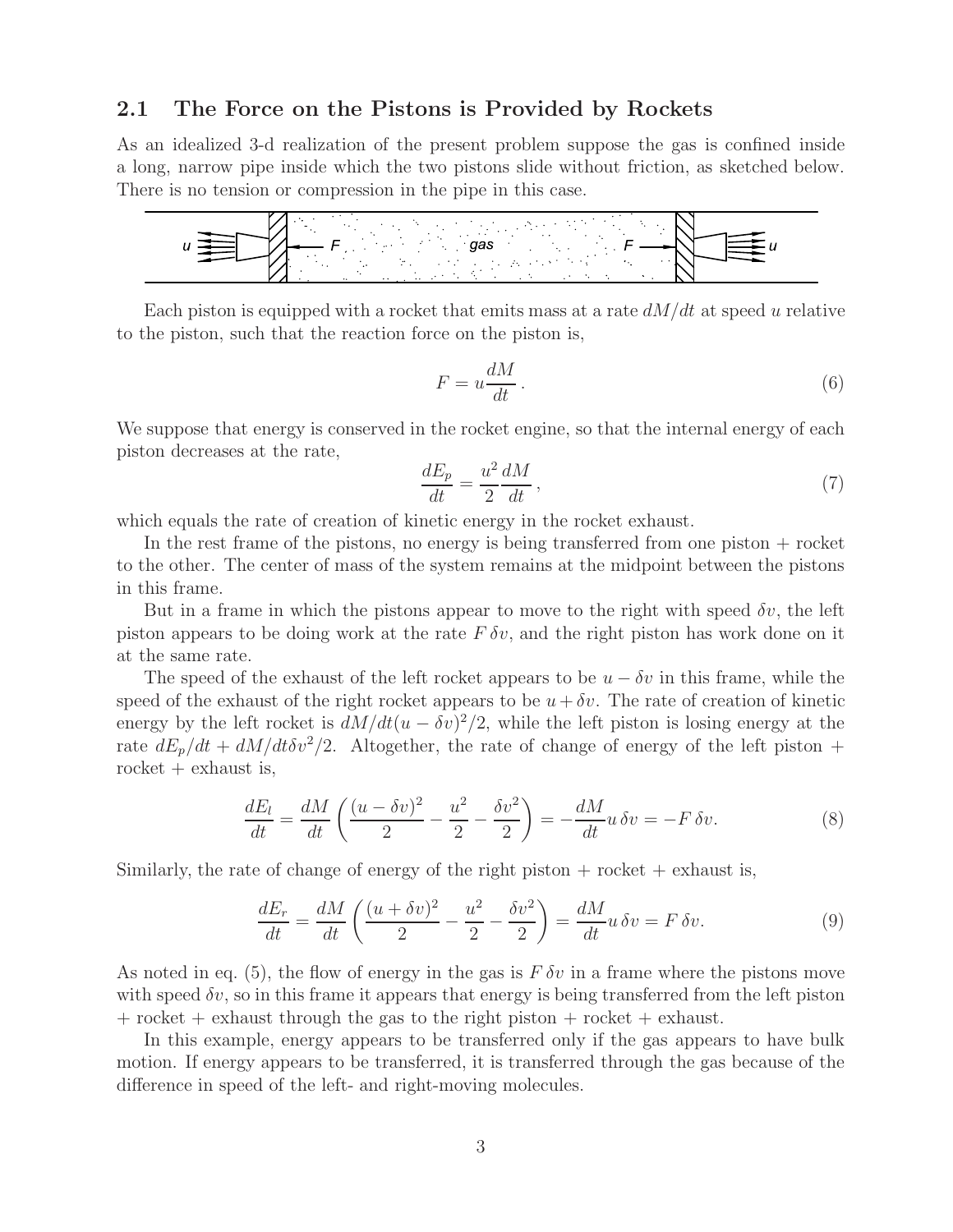### **2.2 The Force on the Pistons is Linked to the Pipe that Confines the Gas**

An example more representative of an actual pneumatic power transmission system is below. A battery powers a linear motor that exerts force  $F$  on the left piston. The right piston is connected to an object that can dissipate energy, such as a shock absorber.



An important distinction between this and the previous example is that the pipe that confines the gas is now under tension F.

Also, if the pistons are moving relative to the right relative to the pipe, then all observers will agree that the battery loses internal energy, and the shock absorber gains internal energy. And then according to the equivalence of mass and energy [10], all observers will agree that mass is being transferred from the battery to the shock absorber.

We now consider the flow of energy from the perspective of observers for which the pipe is at rest, and those for which the pistons are at rest.

### **2.2.1 The pipe is at rest and the pistons are at rest with respect to the pipe**

The battery does no work as the pistons are at rest with respect to the pipe.

The pistons do no work as they appear to be at rest.

There appears to be no flow of energy in this case.

### **2.2.2 The pipe has speed** δv **and the pistons are at rest with respect to the pipe**

Again, the battery does no work as the pistons are at rest with respect to the pipe.

However, since the system is moving, say, to the right, the pistons do work at the rate  $\pm F \, \delta v$ , where the  $+(-)$  sign applies to the left (right) piston.

The right-moving molecules appear to have velocity  $v+\delta v$  while the left-moving molecules appear to have velocity  $v-\delta v$ . Hence, there appears to be an energy flow to the right through the gas at the rate  $F \delta v$ , as in eq. (5).

Since the battery does no work in this case, we expect that there is no net flow of energy from left to right in the system. Hence, there must appear to be a flow of energy at rate  $F \delta v$  in the pipe that confines the gas.

Indeed, the pipe is under tension F and is moving to the right with speed  $\delta v$ . Hence, at any cross section of the pipe, the righthand side of the pipe appears to be doing work on the lefthand side of the pipe at rate  $F \delta v$ . This implies an apparent flow of energy from right to left through the pipe at rate  $F \delta v$ , which compensates for the apparent flow of energy from left to right through the gas.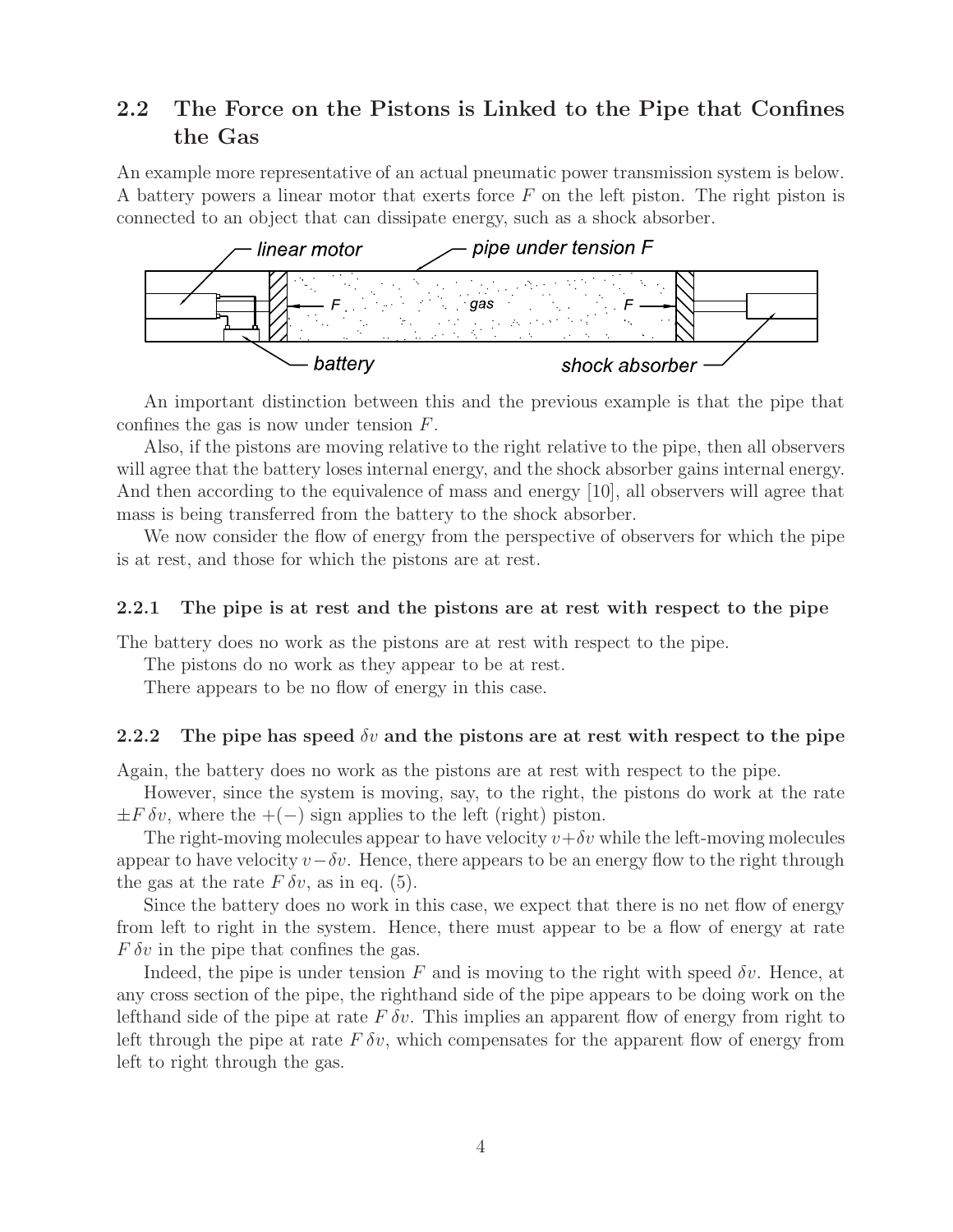Although there is no net flow of energy in this case, there appears to be a circulation of energy from left to right through the gas, and then from right to left through the pipe.<sup>2</sup>

This circulation of energy is apparent only to observers for whom the system appears to be in motion along the axis of the pipe.

*For completeness, we note that this apparent circulation of energy is consistent with the relativistic, (symmetric) mechanical energy-momentum-stress tensor, which can be written as,*

$$
\mathsf{T}^{\mu\nu}_{\text{mech}} = \left(\frac{u_{\text{mech}} \left| c \boldsymbol{\rho}_{\text{mech}} \right|}{\mathbf{S}_{\text{mech}}/c \left| -T^{ij}_{\text{mech}} \right|} \right),\tag{10}
$$

*where the mechanical energy density is*  $u_{\text{mech}} = \rho_m c^2$ , the mass density is  $\rho_m$ , the speed of *light is* c, the mechanical energy flux (including the flux of rest mass/energy) is  $S_{\text{mech}}$ , the *density of mechanical momentum is related by,*

$$
\rho_{\text{mech}} = \frac{\mathbf{S}_{\text{mech}}}{c^2},\tag{11}
$$

and  $T_{\text{mech}}^{ij}$  is the 3-dimensional mechanical stress tensor.

For example, in the rest frame of a gas at pressure  $P = F/A_q$  the energy-momentum*stress tensor is given by,*

$$
\mathsf{T}^{\star\mu\nu} = \begin{pmatrix} \frac{\rho_g^{\star} c^2}{0} & 0 & 0 & 0 \\ 0 & F/A_g & 0 & 0 \\ 0 & 0 & F/A_g & 0 \\ 0 & 0 & 0 & F/A_g \end{pmatrix}, \tag{12}
$$

where  $\rho_g^*$  is not simply the rest-mass density of the gas, but includes the relativistic correction to the mass of the maying malgarity *to the mass of the moving molecules.*

The Lorentz transformation  $L_z$  from the rest frame to a frame in which the system has *velocity*  $v \hat{z}$  *can be expressed in tensor form as,* 

$$
\mathsf{L}_{z}^{\mu\nu} = \begin{pmatrix} \gamma & 0 & 0 & \gamma\beta \\ 0 & 1 & 0 & 0 \\ 0 & 0 & 1 & 0 \\ \gamma\beta & 0 & 0 & \gamma \end{pmatrix},
$$
(13)

<sup>2</sup>For a discussion of angular momentum in such apparent circulations of energy, see [8].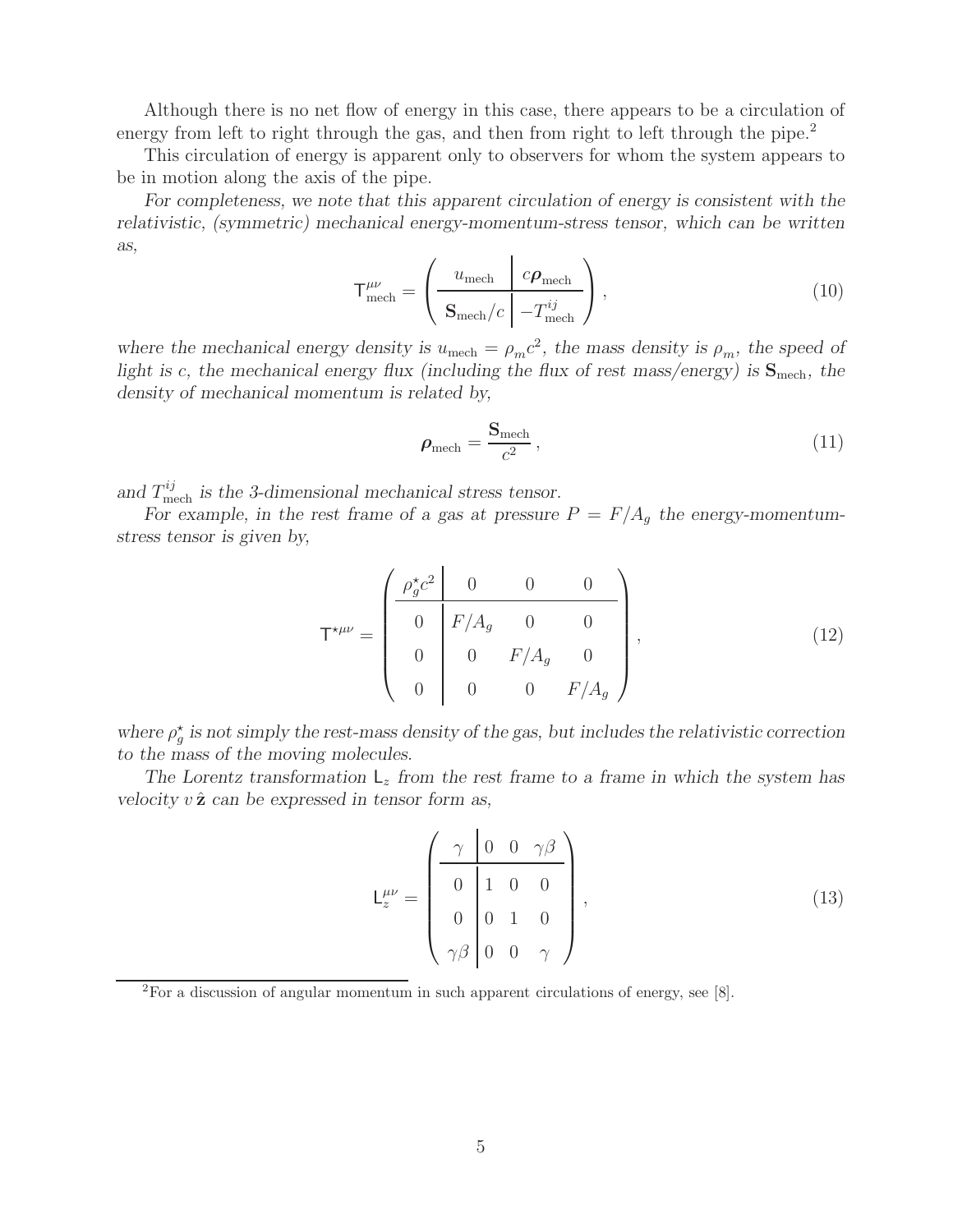*where*  $\beta = v/c$ *. Hence, the energy-momentum-stress tensor in that frame is given by,* 

$$
\mathsf{T}^{\mu\nu}_{\text{mech}} = (\mathsf{L}_{z} \mathsf{T}^{\star}_{\text{mech}} \mathsf{L}_{z})^{\mu\nu} = \begin{pmatrix} \frac{\gamma^{2} \rho_{g}^{\star} c^{2} + \gamma^{2} \beta^{2} F / A_{g} & 0 & 0 & \gamma^{2} \beta (\rho_{g}^{\star} c^{2} + F / A_{g})}{0 & 0 & 0 & 0 \ 0 & 0 & F / A_{g} & 0 & 0 \ \gamma^{2} \beta (\rho_{g}^{\star} c^{2} + F / A_{g}) & 0 & 0 & \gamma^{2} \beta^{2} \rho_{g}^{\star} c^{2} + \gamma^{2} F / A_{g} \end{pmatrix} . \tag{14}
$$

*The total mechanical energy flux has only a* z *component,*

$$
S_{\text{mech},z} = \gamma^2 v (\rho_g^{\star} c^2 + F/A_g) \approx v (\rho_g^{\star} c^2 + F/A_g), \qquad (15)
$$

where the approximation holds for  $v \ll c$ . As expected, the energy flux  $S_{\text{mech},z}$  consists of a<br>the transment of angular constant in  $z^2$  of redesiting plus the summa flux  $F_{\text{rel}}(A)$  associated *the transport of energy/mass density*  $\rho_g^* c^2$  *at velocity v plus the energy flux*  $F v/A_g$  *associated* with the moving molecules in the gas whose pressure is  $P = F/A$  in the average rest frame with the moving molecules in the gas whose pressure is  $P = F/A<sub>g</sub>$  in the average rest frame *of the gas.*

*For a pipe under tension* F *along the* z *axis, the energy-momentum-stress tensor in the rest frame of the pipe is,*

$$
\mathsf{T}^{\star\mu\nu} = \begin{pmatrix} \frac{\rho_p^{\star} c^2 & 0 & 0 & 0 \\ 0 & 0 & 0 & 0 \\ 0 & 0 & 0 & 0 \\ 0 & 0 & 0 & -F/A_p \end{pmatrix},\tag{16}
$$

where  $A_p$  is the cross-sectional area of the pipe. In a frame where the pipe has velocity  $v \hat{z}$ *the stress tensor has the form,*

$$
\mathsf{T}^{\mu\nu}_{\text{mech}} = (\mathsf{L}_z \mathsf{T}^{\star}_{\text{mech}} \mathsf{L}_z)^{\mu\nu} = \begin{pmatrix} \frac{\gamma^2 \rho_p^{\star} c^2 - \gamma^2 \beta^2 F / A_p \left[ 0 & 0 & \gamma^2 \beta (\rho_p^{\star} c^2 - F / A_p) \right]}{0 & 0 & 0} \\ 0 & 0 & 0 & 0 \\ \gamma^2 \beta (\rho_p^{\star} c^2 - F / A_p) \left[ 0 & 0 & \gamma^2 \beta^2 \rho_p^{\star} c^2 - \gamma^2 F / A_p \right] \end{pmatrix} . \tag{17}
$$

*The energy flux contains a term*  $\approx -vF/A_p$  *for*  $v \ll c$ , corresponding to an apparent steady *flow of energy in the pipe in the opposite direction to the motion of the pipe. No velocity can be associated with this apparent counterpropagating energy flow as we have no microscopic model of the behavior of the pipe under tension.*<sup>3</sup>

*The total flow of energy associated with the pressure in the gas and the tension in the pipe is*  $A_q(vF/A_q) + A_p(-vF/A_p) = 0$ *, as expected.* 

<sup>3</sup>In a solid where the electrons of neighboring atoms interact slightly, the characteristic velocity of atomic electrons,  $\alpha c \approx 0.01c$ , may be the relevant velocity of the energy flow.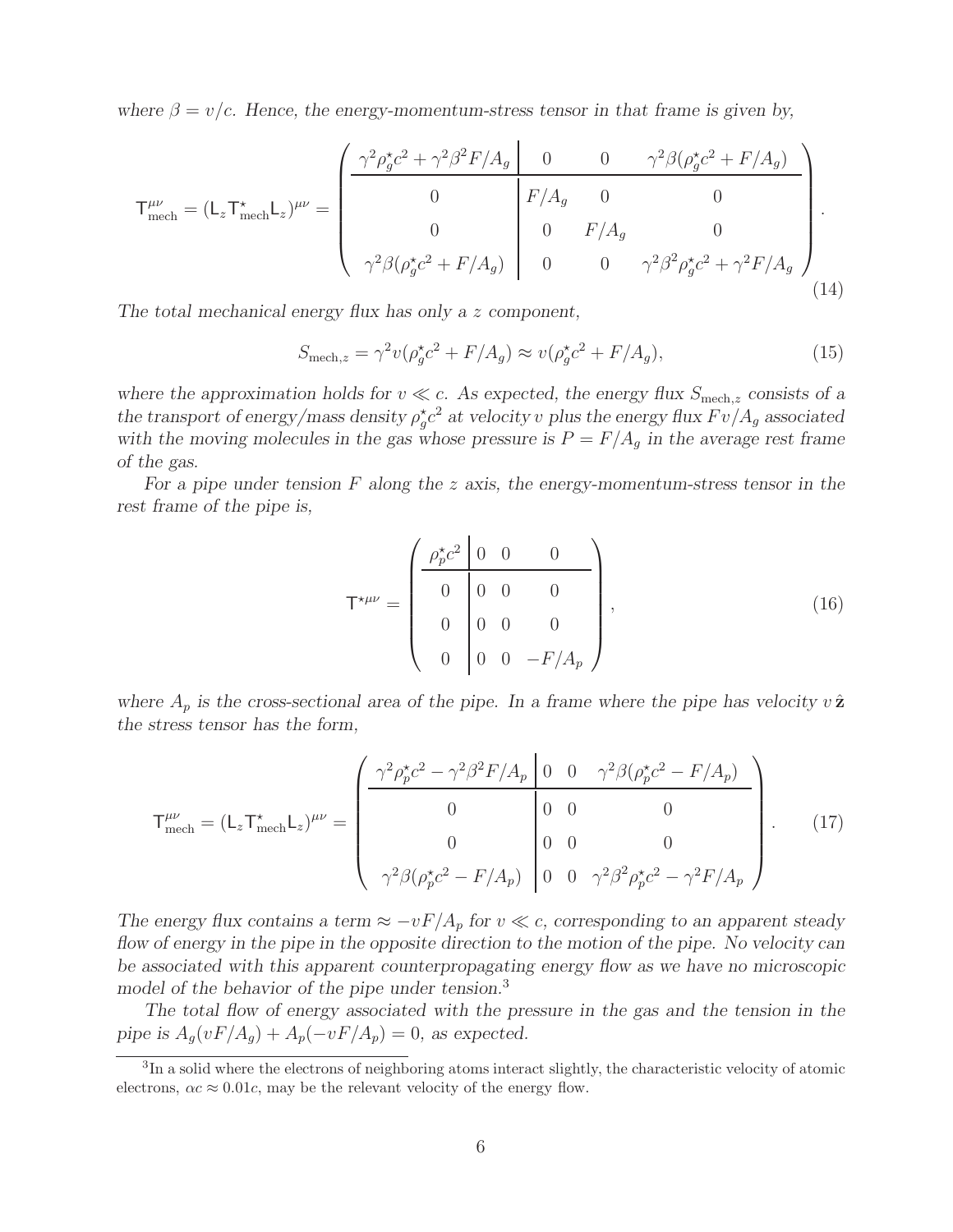#### **2.2.3** The pipe is at rest and the pistons have speed  $\delta v$  with respect to the pipe

This is the situation discussed in the text around eqs.  $(2)-(5)$ . There is a transfer of energy/mass from the battery to the shock absorber, and an observer for which the pipe is at rest identifies the flow of energy as being through the gas.

The pipe is under tension, and so has an energy density greater than that of an unstressed pipe, but there is no energy flow associated with this energy density in a frame where the pipe is at rest.

*The energy-momentum-stress tensor (14) alerts us to small, relativistic corrections to eqs. (1)-(5). In the rest frame of the pistons, the force (pressure) is actually,*

$$
\frac{F}{A} = \frac{\gamma_v n m v^2}{L},\tag{18}
$$

*where,*

$$
\gamma_v = \frac{1}{\sqrt{1 - v^2/c^2}},\tag{19}
$$

*because the relativistic momentum change in a collision is*  $2\gamma_n mv$  *rather than*  $2mv$ . The *mass/energy density in the rest frame is,*

$$
\rho_m^* = \frac{\gamma_v nmc^2}{L}.\tag{20}
$$

*Then, from eq. (15) we find the total energy flux* in *the gas to be,*

$$
S = \gamma_{\delta v}^2 \frac{\gamma_v nmc^2}{L} \delta v \left( 1 + \frac{v^2}{c^2} \right). \tag{21}
$$

*The first term of eq. (21) is the flux of mass/energy due to the bulk motion of the gas, and the second, smaller term is the flux of energy* through *the gas.*

*The density of momentum in the gas is,*

$$
\rho_p = \frac{S}{c^2} = \gamma_{\delta v}^2 \frac{\gamma_v n m}{L} \delta v \left( 1 + \frac{v^2}{c^2} \right). \tag{22}
$$

*The first term of eq. (22) is the momentum density due to the bulk motion of the gas, and the second, smaller term is the momentum density associated with the flux of mass/energy* through *the gas.*

*To obtain eqs. (21)-(22) in the manner of eqs. (2) and (4) we must take into account the relativistic mass increase, the relativistic velocity transformation, and the relativistic transformation of number density of the left- and right-moving molecules.*

#### **2.2.4 The pipe is moving and the pistons are at rest**

According to an observer who moves to the right at speed  $\delta v$ , in situation 3 the pistons are at rest, the pipe moves to the left with speed  $\delta v$ , and energy is transferred from the battery to the shock absorber. The energy does not appear to be transmitted through the gas, as